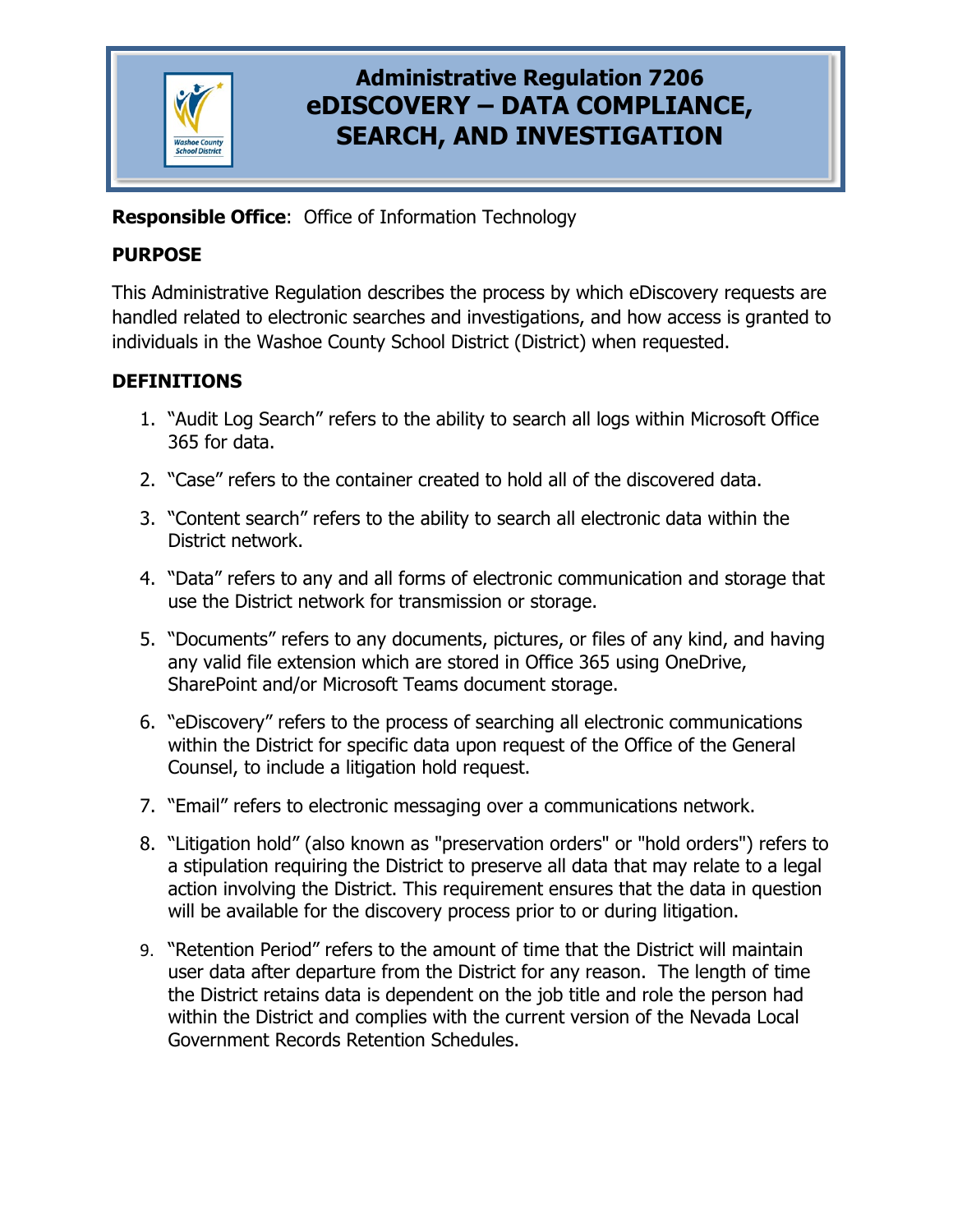#### **REGULATION**

- 1. Data Privacy Expectations / Responsibilities
	- a. Employees, students, and others using the District network have no guarantee or unfettered right of privacy when using the District network and any of the tools associated with it, such as email and document storage, whether personal or shared.
	- b. Anything created and or stored on the District's network is the property of the District and may be subject to release under a public records request, and/or to search, and/or to eDiscovery in the event of an investigation or lawsuit.
	- c. The Office of Information Technology, on occasion, may access, review, move, or delete items for the health of the network so long as those deletions are not in violation of the Nevada Local Government Records Retention Schedules or a litigation hold.
	- d. The District has the right to:
		- i. monitor, review, and inspect all electronic storage and communications including emails, files, video teleconferences, and any other digital data; and
		- ii. disclose all data created, saved, or accessed under any user account when required by, or permitted by law.
	- e. District data and file storage locations must be approved by the Office of Information Technology. The primary authorized storage locations are the washoeschools.net and washoeschools.org Office 365 domains. Other file storage providers may be explicitly authorized for limited use.
		- i. At no time should any District user copy, create, or move any District data to unauthorized third-party storage providers including, but not limited to, personal Google Drive, Yahoo, Go Daddy, Dropbox, and Box accounts.
		- ii. Users must not transfer District data to personal electronic storage including but not limited to external hard drives, flash drives, optical discs (CD, DVD, Blu-rays, etc.), and other removable media.
	- f. Student created work and documents may be stored in approved storage locations and Digital Learning Tools (DLTs). Students should use OneDrive in Office 365 for any persistent data storage due to infrastructure protections, eDiscovery capabilities, and compliance restrictions.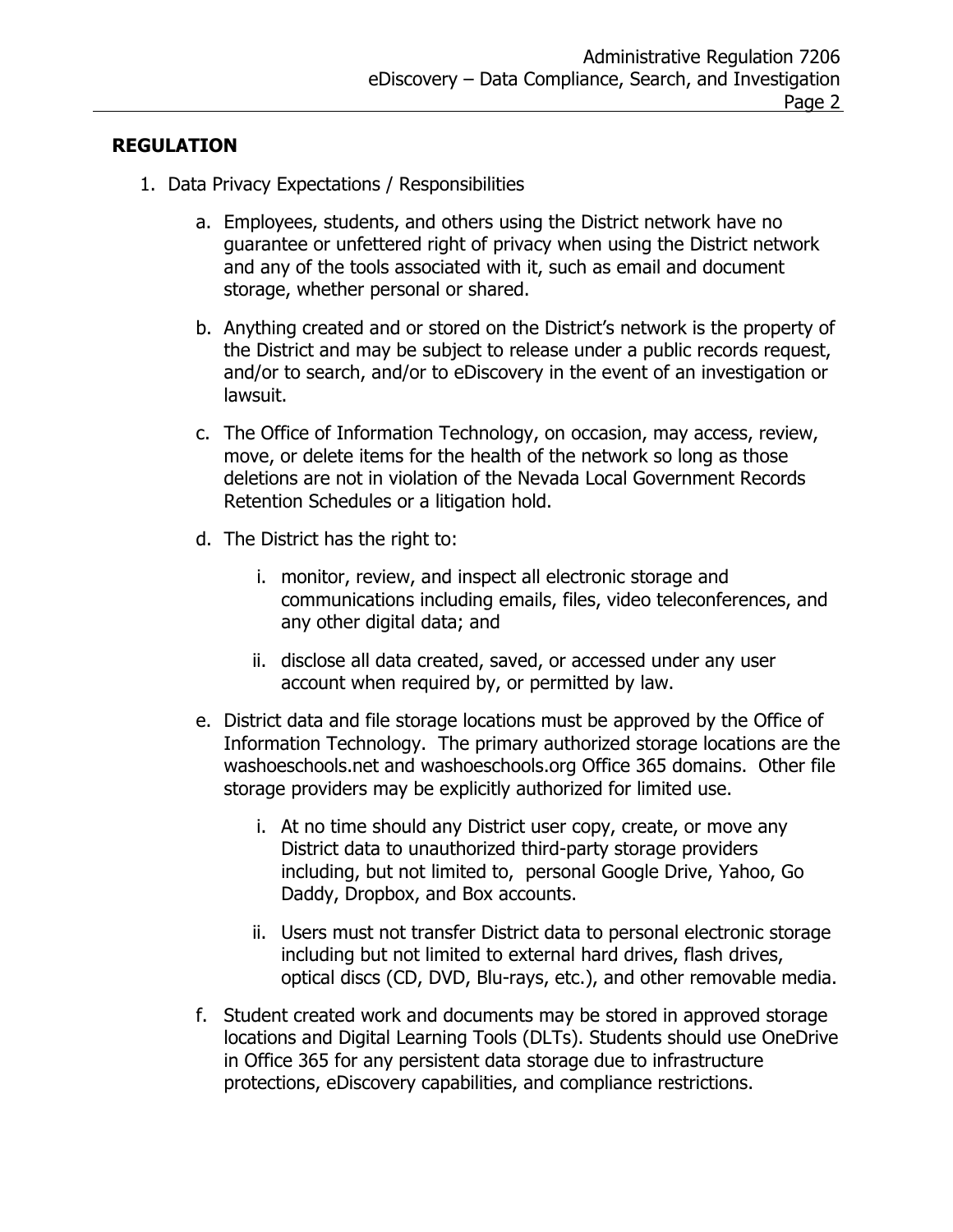- 2. Retention
	- a. The Office of Information Technology has established a data retention schedule for all data within the District network and complies with the current version of the Nevada Local Government Records Retention Schedules for retention of electronic information.
- 3. Access Requests Requiring eCompliance Group Approval
	- a. The eCompliance Group is comprised of:
		- i. Chief Information Officer, or designee;
		- ii. Information Technology Security Officer, or designee;
		- iii. Chief General Counsel, or designee;
		- iv. Chief of Human Resources, or designee; and
		- v. Chief of School Police, or designee.
	- b. Except as otherwise provided in this Administrative Regulation, before any Content, Audit Log, or eDiscovery search of any account is conducted, every member of the eCompliance Group must approve the request.
	- c. Access to Current or Former Employee and Student Accounts
		- i. Requests to access the account of a current or former District employee or student shall be emailed to the eCompliance Group. Requests must be handled through email in all cases, EXCEPT when the person under investigation is part of, or has a link to the eCompliance Group which would make it impossible to send an email request without alerting the individual(s) under investigation. The email request MUST include the following:
			- 1) What information is being sought and whose account(s) should be searched.
			- 2) Why access is requested, e.g., authorized investigation (excluding investigations by the Office of the General Counsel Administrative Investigations Division), administrative discipline, etc.
		- ii. In the event a member of the eCompliance Group is the person under investigation, is involved in the investigation, or an email would alert the individual(s) being investigated, the requester shall walk the request through the remaining members of the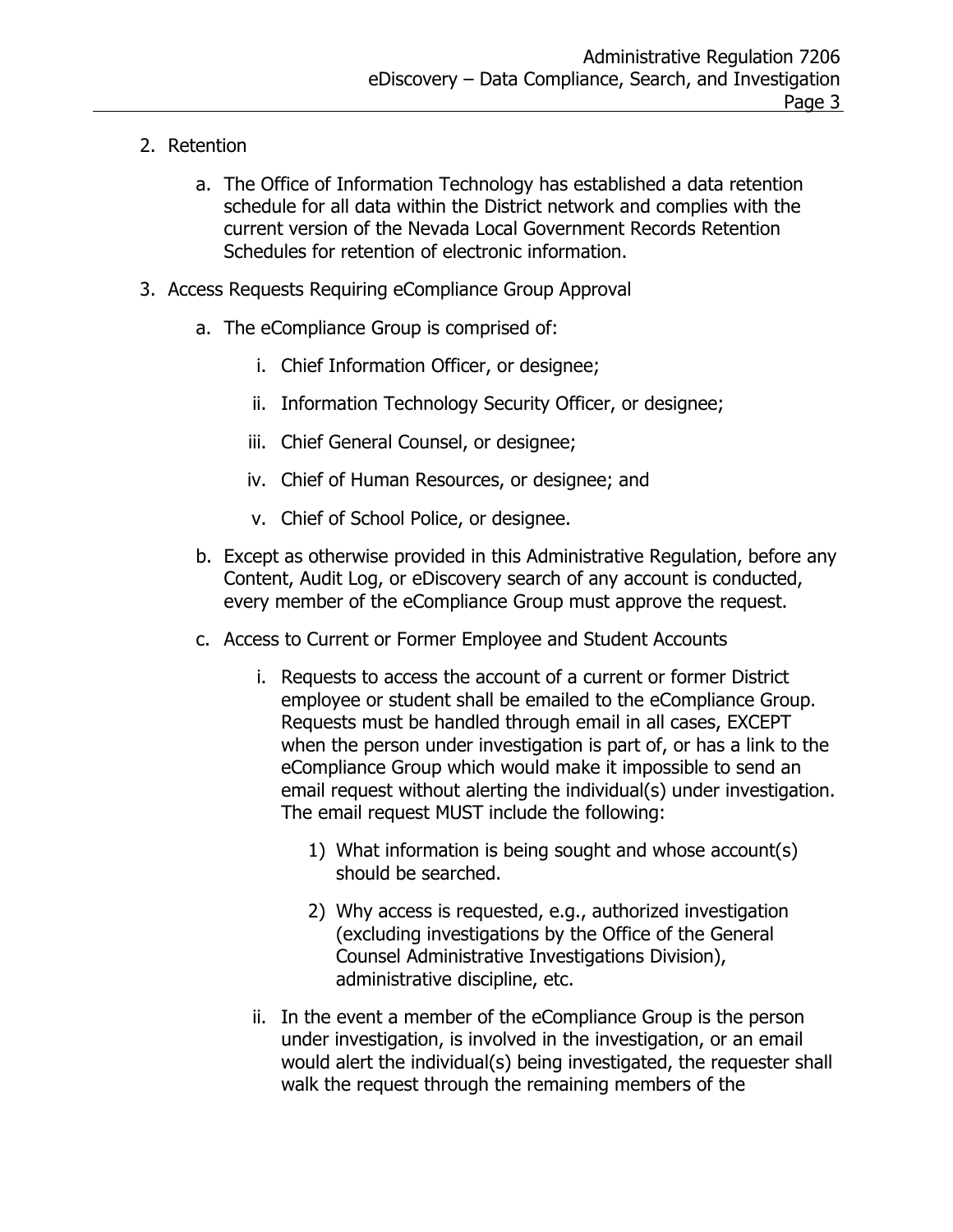eCompliance Group for signature and approval before the search will be allowed.

- iii. If the request is approved by the eCompliance Group, the Office of Information Technology shall conduct a search matching the parameters in the request and provide the requester with the search results.
- iv. Searches of the Account of the Superintendent
	- 1) In a case where the Superintendent is the subject of a search or investigation, the request and authorization for access to his/her account must come from the President of the Board of Trustees (Board) to the Chief Information Officer. An email or letter from the Board President will be required to initiate the search and will serve as proof of approval.
- v. If the Superintendent requests access to an account, he/she must notify the Board President of his/her intentions. A copy of the Superintendent's email or letter to the Board President will serve as proof of notification. The Superintendent shall follow the same process of notifying the eCompliance Group of the search.
	- 1) The members of the eCompliance Group may deny the request and give reasoning behind his/her denial. A denial will not override the Superintendent's request for access, but it will allow for documentation of any concerns from the group.
- 4. Access Requests Exempt from eCompliance Group Approval
	- a. Public Records Requests
		- i. Pursuant to Board Policy 7610 Public Records Requests, the Office of the General Counsel receives and processes public records requests under Nevada's Public Records Act (NPRA).
		- ii. Upon receipt of a public records request, the Office of the General Counsel may conduct an eDiscovery and/or content search to comply with the request and NPRA. A notation shall be made by the Office of the General Counsel on the eDiscovery search indicating it was conducted to comply with NPRA.
		- iii. These requests are exempt from requesting eCompliance Group approval.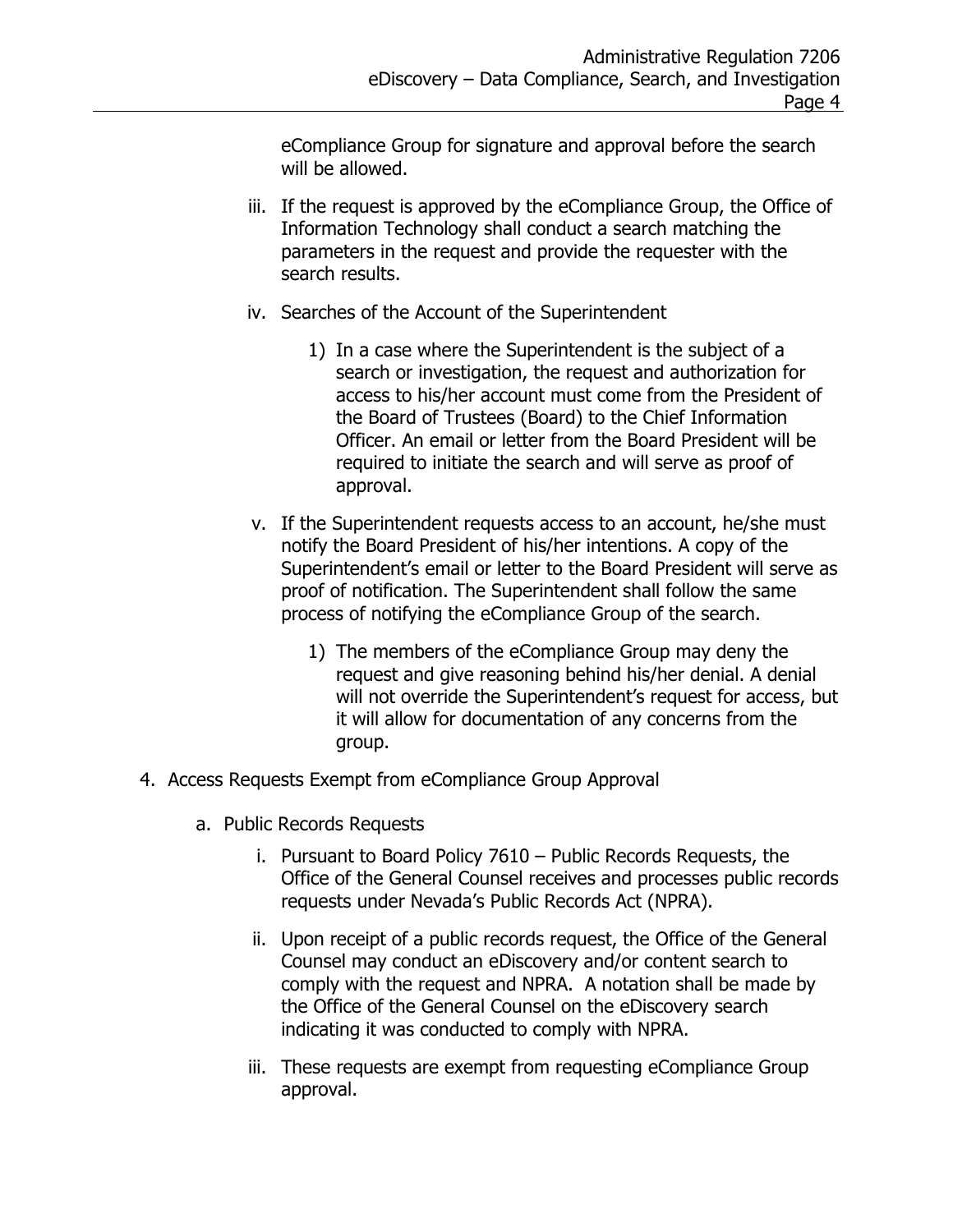- b. Investigations by the Office of the General Counsel Administrative Investigative Division
	- i. At the direction of the Superintendent and pursuant to Administrative Regulation 9166 – Administrative Investigations, the Administrative Investigations Division of the Office of the General Counsel provides internal investigative support for District representatives, including the Board, the Superintendent and Administrators of the District.
	- ii. Upon receipt of a public records request, the Office of the General Counsel Administrative Investigator may conduct an eDiscovery and/or content search. A notation shall be made by the Office of the General Counsel Administrative Investigator on the eDiscovery search indicating it was conducted as part of an authorized administrative investigation.
	- iii. These requests are exempt from requesting eCompliance Group approval.
- c. Searches by the Office of the General Counsel for Legal Purposes
	- i. At the direction of the Superintendent and pursuant to Administrative Regulation 9165 – Legal Counsel, the Office of the General Counsel provides legal services to District representatives, including the Board, the Superintendent and Administrators of the District. In order to provide these services, eDiscovery content searches may be necessary.
	- ii. The Office of the General Counsel may conduct an eDiscovery and/or content search at the direction of the Chief General Counsel, Deputy Chief General Counsel or General Counsel. A notation shall be made on the eDiscovery search indicating at whose direction the search was conducted.
	- iii. These requests are exempt from requesting eCompliance Group approval.
- d. Standard Information Technology work order
	- i. In order to allow employees to perform their normal day-to-day duties, regular requests to retrieve deleted email, missing email, or perform other maintenance and repair on an individual's account are exempt from notifying the eCompliance distribution group, or from seeking authorization from that group. Whenever Information Technology receives a request for this type of search, Information Technology will generate a work order to ensure compliance, and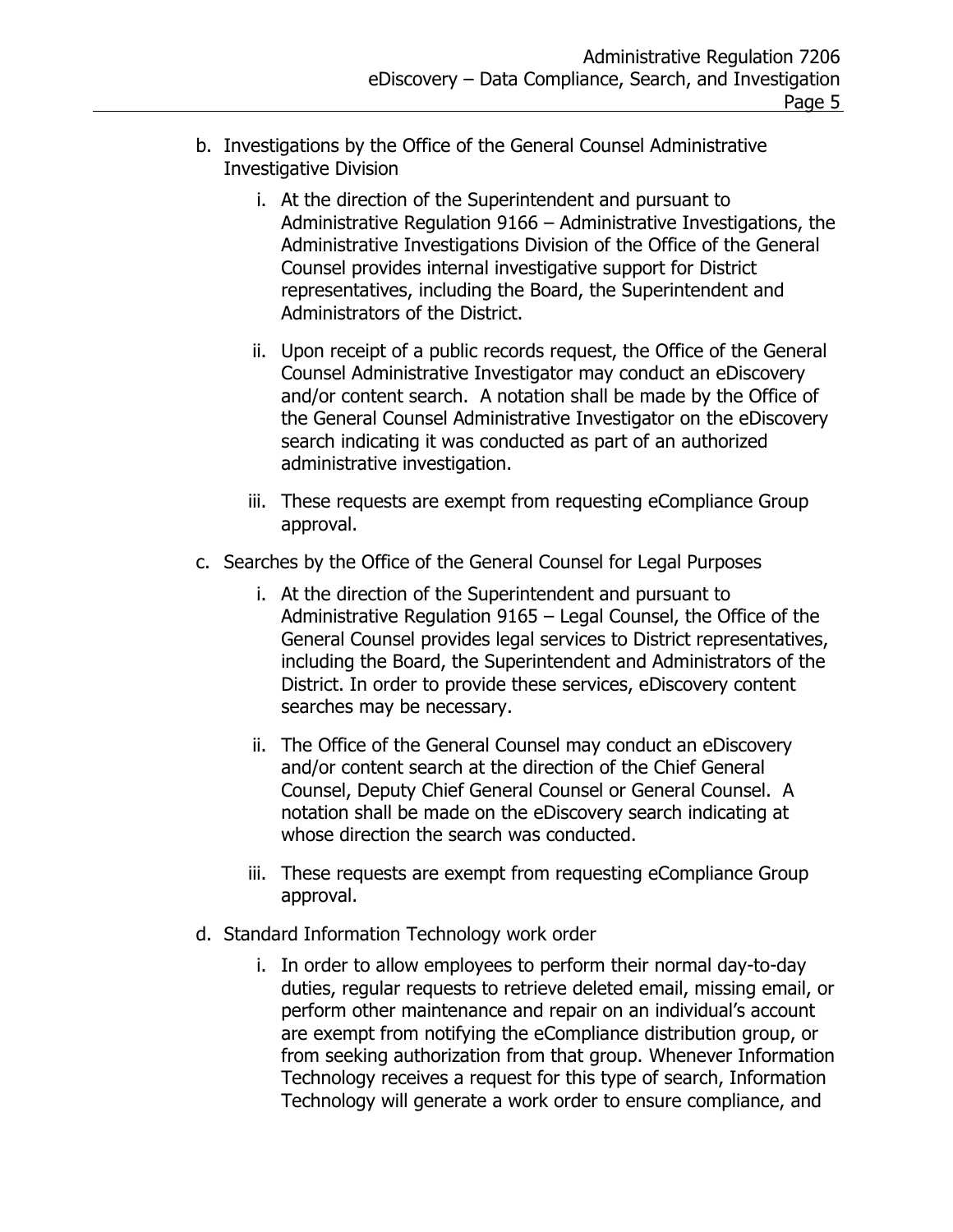as a check and balance against unregulated and/or unauthorized searches.

- ii. The name of the person requesting this search must match the name of the account to be searched.
- e. Information Security Threats exempt from eCompliance Approval:
	- i. In order to allow the organization to respond to emerging Information Technology Security threats, designated employees perform regular search and destroy activities against organizational information systems. Quick reaction to Information Technology Security threats minimizes the risk of loss to the District. Searches that find and delete malicious content are exempt from notifying the eCompliance distribution group, or from seeking authorization from that group.
	- ii. Information Security Threat activities will be audited and consolidated in regular eDiscovery reporting.
- 5. Frequency and distribution of eDiscovery report
	- a. Upon request by the eCompliance Group and the Superintendent, the Office of Information Technology will produce and distribute a report documenting all eDiscovery, public records requests, and Information Technology work orders that generated a search. The report will confirm that no searches were conducted without prior notice and/or authorization.
	- b. All recorded searches included in this report must match up with an Information Technology work order, a public records request search notification email, or an eDiscovery approval email. Searches that appear in the report that do not have the appropriate accompanying documentation will be subject to investigation by the Office of Information Technology, Office of the General Counsel, and potentially the Superintendent and/or their designee, and could result in disciplinary action.
- 6. The "Roles" defined in the Permissions/Security and Compliance section of Office 365 are as follows:
	- a. Compliance Administrator
		- i. Description: Manage settings for device management, data loss prevention, reports, and preservation.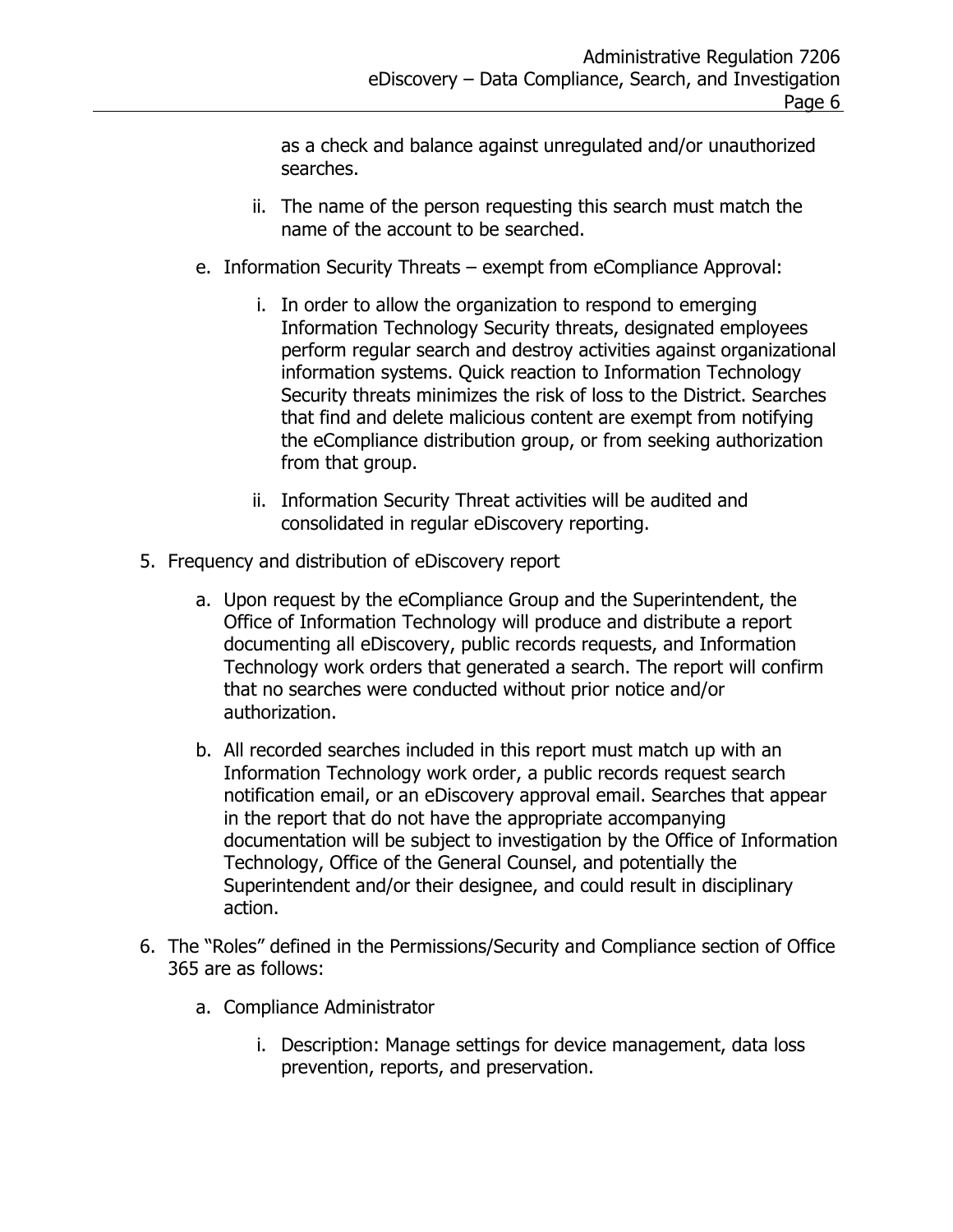- ii. Members: Chief Information Officer, Information Technology Security Officer, Designated Network Analysts, Security Analysts.
- b. eDiscovery Manager
	- i. Description: Perform searches and place holds on mailboxes, SharePoint Online Sites, and OneDrive for Business Locations.
	- ii. Members: Chief Information Officer, Information Technology Security Officer, Chief General Counsel or designee, Designated Network Analysts, Security analysts.
- c. Organization Management
	- i. Description: Control permissions for accessing features in the Security & Compliance Center, and manage settings for device management, data loss prevention, reports, and retention. NOTE: Office 365 automatically adds global admins as members of this group.
	- ii. Members: Chief Information Officer, Information Technology Security Officer, Designated Network Analyst, Security Analysts.
- d. Reviewer
	- i. Description: Members can only view the list of cases on the eDiscovery cases page in the Security & Compliance Center. They cannot create, open, or manage an eDiscovery case. The primary purpose of this role group is to allow members to view and access case data in advanced eDiscovery.
	- ii. This role group has the most restrictive eDiscovery-related permissions.
- e. Security Administrator
	- i. Description: Group membership is synchronized across services and managed centrally. This role group is not manageable through the administrator portals. Members of this role group may include crossservice administrators, as well as external partner groups and Microsoft Support. This group is not assigned roles by default. However, it will be a member of the Security Administrators role groups and will inherit the capabilities of that role group.
	- ii. All of the read-only permissions of the Security reader role, plus a number of additional administrative permissions for the same services: Identity Protection Center, Privileged Identity Management,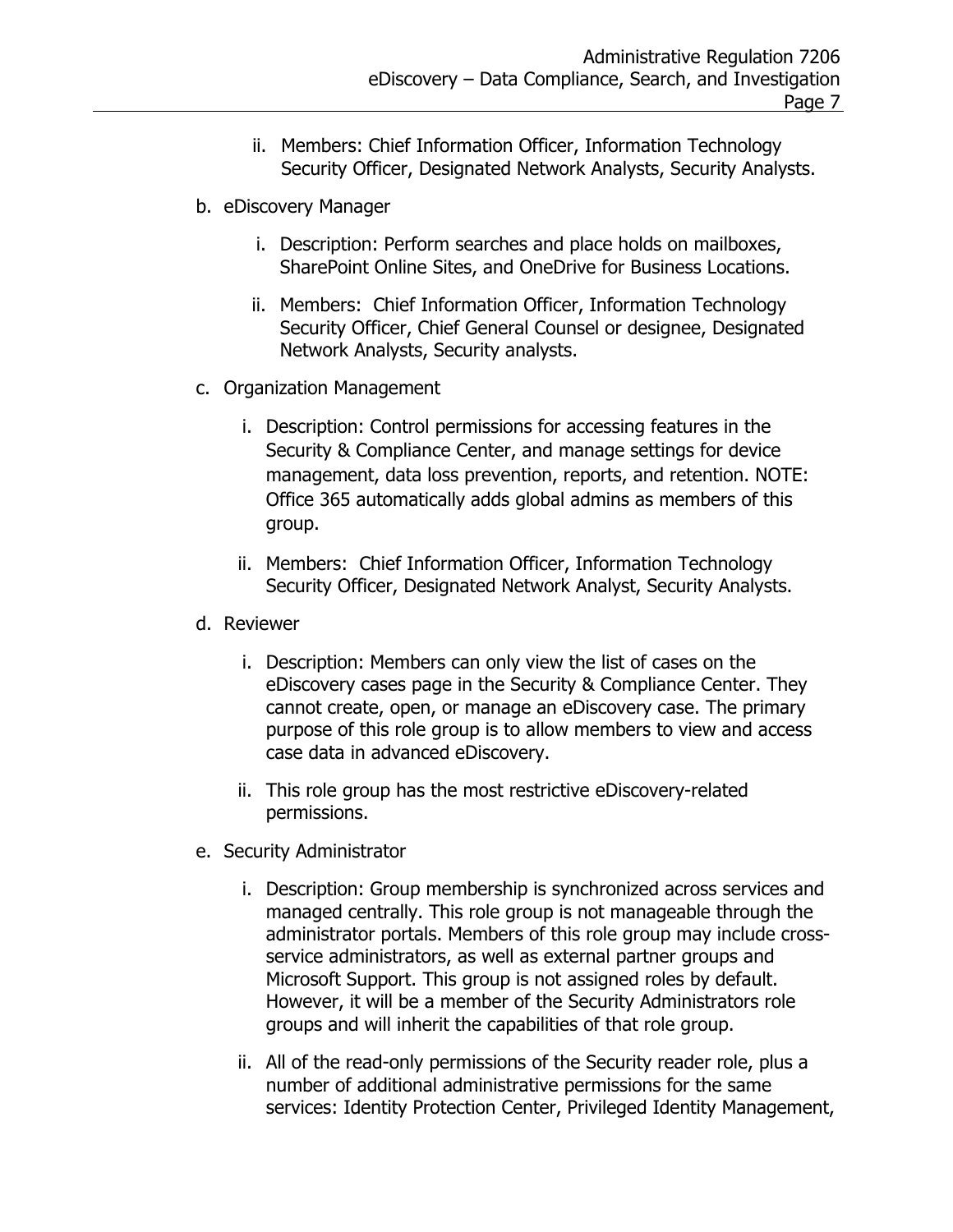Monitor Office 365 Service Health, and Office 365 Security & Compliance Center.

- iii. Members: Information Technology Security Officer.
- f. Security Reader
	- i. Description: Members have read-only access to a number of security features of Identity Protection Center, Privileged Identity Management, Monitor Office 365 Service Health, and Office 365 Security & Compliance Center.
	- ii. Members: As needed by applications.
- g. Service Assurance User
	- i. Description: Access the Service Assurance section in the Security & Compliance Center. Members of this role group can use this section to review documents related to security, privacy, and compliance in Office 365 to perform risk and assurance reviews for their own organization.
	- ii. Members: Information Technology Security Officer, Security Analysts.
- h. Supervisory Review
	- i. Description: Members can create and manage the policies that define which communications are subject to review in an organization.
	- ii. Members: Information Technology Security Officer, Security Analysts.

### **LEGAL REQUIREMENTS AND ASSOCIATED DOCUMENTS**

- 1. This Administrative Regulation aligns and complies with the governing documents of the District, to include:
	- a. Board Policy 7205, Information Technology Data Access Policy;
	- b. Board Policy 7210, Information Technology Services and Operations;
	- c. Board Policy 7610, Public Records Requests; and
	- d. Board Policy 7620, Records Management.
- 2. This Administrative Regulation aligns and complies with Nevada Revised Statutes (NRS) and Nevada Administrative Code (NAC), to include: